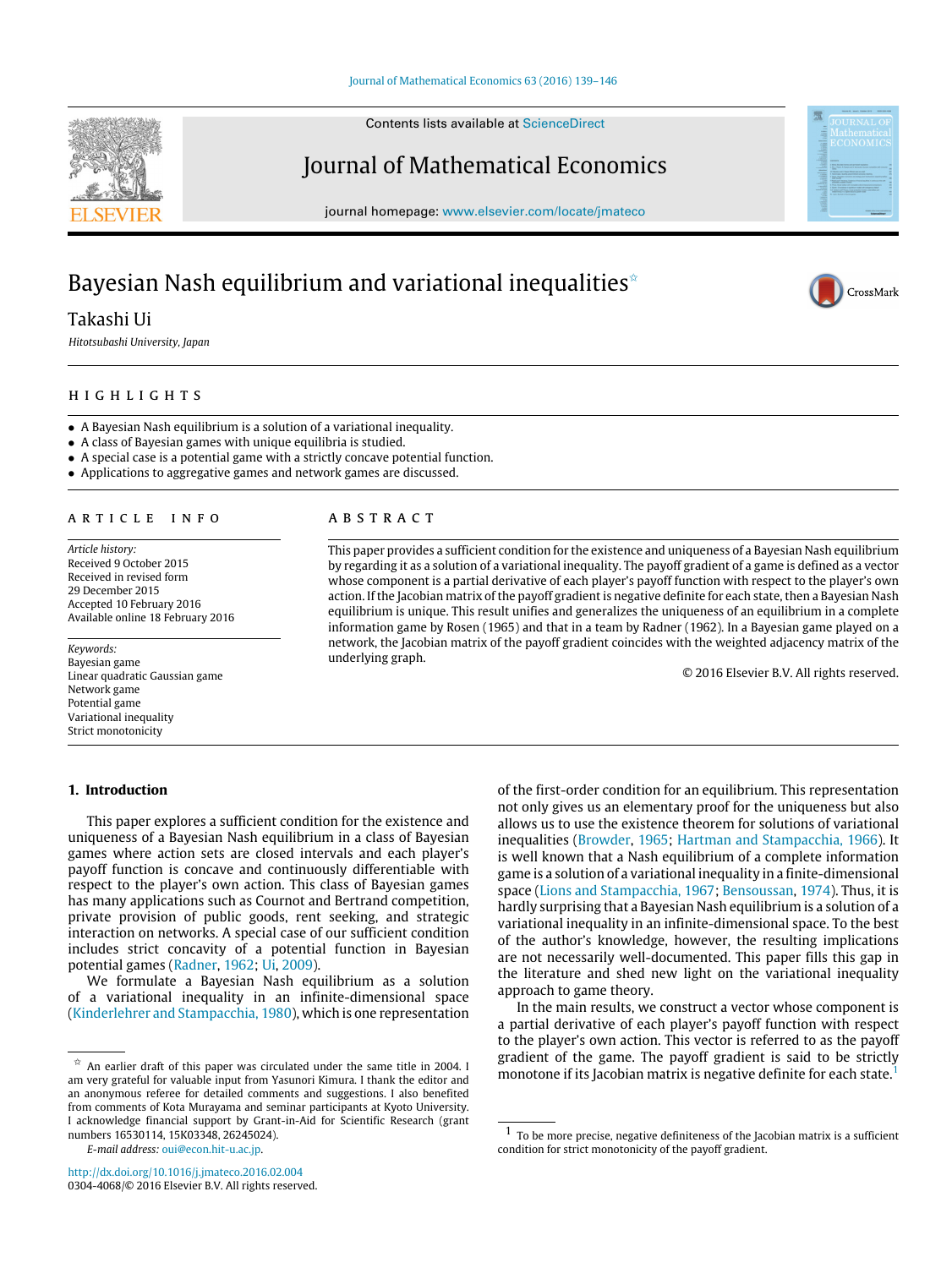It is said to be strongly monotone if it is strictly monotone and the maximum eigenvalue of the Jacobian matrix has a strictly negative supremum over the actions and the states. We show that if the payoff gradient is strictly monotone, then there exists at most one equilibrium, and if the payoff gradient is strongly monotone or if it is strictly monotone and the payoff functions are quadratic, then there exists a unique equilibrium. In particular, we consider a linear quadratic Gaussian (LQG) game, whose payoff functions are quadratic and private signals are normally distributed, and obtain the unique equilibrium in a closed form, which is linear in private signals.

Our condition is an extension of the sufficient condition for the uniqueness of a Nash equilibrium by [Rosen](#page--1-7) [\(1965\)](#page--1-7), who shows that a Nash equilibrium is unique if the payoff gradient of a complete information game is strictly monotone. As shown by [Ui](#page--1-8) [\(2008\)](#page--1-8), the unique Nash equilibrium is also a unique correlated equilibrium. We can show the uniqueness of a correlated equilibrium as a special case of our results because a Bayesian game is reduced to a complete information game with a correlation device when payoff functions are independent of the state.

Our condition is also an extension of the sufficient condition for the uniqueness of a Bayesian Nash equilibrium by [Radner](#page--1-0) [\(1962\)](#page--1-0). [Radner](#page--1-0) [\(1962\)](#page--1-0) studies a team, an identical interest Bayesian game with a common payoff function, $^2$  $^2$  and shows that if the common payoff function is strictly concave in an action profile, a Bayesian Nash equilibrium is a unique maximizer of the expected value of the common payoff function. As a special case, [Radner](#page--1-0) [\(1962\)](#page--1-0) considers an LQG team and obtains the unique equilibrium in a closed form. Radner's results are used to study Bayesian potential games [\(Monderer](#page--1-9) [and](#page--1-9) [Shapley,](#page--1-9) [1996;](#page--1-9) [van](#page--1-10) [Heumen](#page--1-10) [et al.,](#page--1-10) [1996\)](#page--1-10). A Bayesian potential game has the same best-response correspondence as that of a team, $^3$  $^3$  the common payoff function of which is referred to as a potential function. If the potential function is strictly concave, a Bayesian Nash equilibrium is a unique maximizer of the expected value of the potential function, as shown by [Ui](#page--1-1) [\(2009\)](#page--1-1).

Our results generalize Radner's results and the applications to Bayesian potential games in the following sense. A Bayesian game is a Bayesian potential game if and only if the Jacobian matrix of the payoff gradient is symmetric [\(Monderer](#page--1-9) [and](#page--1-9) [Shapley,](#page--1-9) [1996\)](#page--1-9), in which case the Jacobian matrix coincides with the Hessian matrix of a potential function. Moreover, the potential function is strictly concave if and only if the payoff gradient is strictly monotone [\(Ui,](#page--1-8) [2008\)](#page--1-8). Thus, we can restate the results of [Radner](#page--1-0) [\(1962\)](#page--1-0) and [Ui](#page--1-1) [\(2009\)](#page--1-1) as follows: a Bayesian Nash equilibrium is unique if the Jacobian matrix is both symmetric and negative definite. Our results show that the symmetry requirement is not necessary.

For example, most studies on LQG games assume that the Jacobian matrix is symmetric and negative definite, i.e., an LQG game is a Bayesian potential game with a strictly concave potential function.[4](#page-1-2) In order to analyze communication in a network, however, [Calvó-Armengol](#page--1-11) [et al.](#page--1-11) [\(2015\)](#page--1-11) consider an LQG game in which the Jacobian matrix is asymmetric and show the existence and uniqueness of a linear Bayesian Nash equilibrium, while it has been an open question under what condition the linear equilibrium is a unique equilibrium. Our results show that this

linear equilibrium is a unique equilibrium if the Jacobian matrix is negative definite.

As an application, we consider aggregative games [\(Selten,](#page--1-22) [1970\)](#page--1-22), in which each player's payoff depends on the player's own action and the aggregate of all players' actions. We give a simple sufficient condition for the uniqueness of a Bayesian Nash equilibrium and apply it to a Cournot game and a rent-seeking game. We also consider games played on networks [\(Ballester](#page--1-23) [et al.,](#page--1-23) [2006;](#page--1-23) [Bramoullé](#page--1-24) [et al.,](#page--1-24) [2014\)](#page--1-24), or network games for short.<sup>[5](#page-1-3)</sup> A Bayesian game with quadratic payoff functions is mathematically equivalent to a Bayesian network game, where the Jacobian matrix of the payoff gradient equals the negative of a weighted adjacency matrix of the underlying graph. Thus, a Bayesian network game has a unique equilibrium if the weighted adjacency matrix is positive definite. We can use this result to study Bayesian network games with random adjacency matrices, whereas most previous studies on Bayesian network games assume a constant adjacency matrix with a special structure [\(Blume](#page--1-25) [et al.,](#page--1-25) [2015;](#page--1-25) [de](#page--1-26) [Martì](#page--1-26) [and](#page--1-26) [Zenou,](#page--1-26) [2015;](#page--1-26) [Calvó-Armengol](#page--1-11) [et al.,](#page--1-11) [2015\)](#page--1-11).

The organization of the paper is as follows. Preliminary definitions and results are summarized in Section [2.](#page-1-4) Section [3](#page--1-27) discusses the concept of strictly monotone payoff gradients. Section [4](#page--1-28) reports the main results. Section [5](#page--1-29) is devoted to applications.

### <span id="page-1-4"></span>**2. Preliminaries**

Consider a Bayesian game with a set of players  $N = \{1, \ldots, n\}$ . Player *i* ∈ *N* has a set of actions  $X_i$  ⊆ ℝ, which is a closed interval. We write  $X = \prod_{i \in N} X_i$  and  $X_{-i} = \prod_{j \neq i} X_j$ . Player *i*'s payoff function is a measurable function  $u_i : X \times \Omega \to \mathbb{R}$ , where (Ω, F , *P*) is a probability space. Player *i*'s information is given by a measurable mapping  $\eta_i$  :  $\Omega \to Y_i$ , where  $(Y_i, \mathcal{Y}_i)$  is a measurable space. Player *i*'s strategy is a measurable mapping  $\sigma_i$  :  $Y_i \rightarrow X_i$ with  $E[\sigma_i(\eta_i)^2] < \infty$ . We regard two strategies  $\sigma_i^1, \sigma_i^2$  as the same strategy if  $\sigma_i^1(\eta_i(\omega)) = \sigma_i^2(\eta_i(\omega))$  almost everywhere. Let  $\Sigma_i$  denote player *i*'s set of strategies. We write  $\Sigma = \prod_{i \in N} \Sigma_i$  and  $\Sigma_{-i} = \prod_{j \neq i} \Sigma_j$ . We assume that  $E[u_i(\sigma, \omega)]$  exists for all  $\sigma \in \Sigma$ .

We fix *N*, *X*, and  $(\Omega, \mathcal{F}, P)$  throughout this paper and simply denote a Bayesian game by  $(\mathbf{u}, \eta)$ , where  $\mathbf{u} = (u_i)_{i \in \mathbb{N}}$  and  $\eta =$  $(\eta_i)_{i \in \mathbb{N}}$ . We say that  $(\mathbf{u}, \eta)$  is *smooth* if  $u_i((\cdot, x_{-i}), \omega) : X_i \to \mathbb{R}$  is continuously differentiable for each  $x_{-i} \in X_{-i}$ ,  $i \in N$ , and a.e.  $\omega \in$  $Ω$ , and  $E[(∂u_i(σ, ω)/∂x_i)^2] < ∞$  for each  $σ ∈ Σ$  and  $i ∈ N$ . We write  $\nabla$ **u**(*x*,  $\omega$ )  $\equiv$   $(\partial u_i(x, \omega)/\partial x_i)_{i \in \mathbb{N}}$  and call it the payoff gradient of **u**. We say that  $(\mathbf{u}, \eta)$  is *concave* if  $u_i((\cdot, x_{-i}), \omega) : X_i \to \mathbb{R}$  is concave for each  $x_{-i} \in X_{-i}$ ,  $i \in N$ , and a.e.  $\omega \in \Omega$ .

A strategy profile  $\sigma \in \Sigma$  is a Bayesian Nash equilibrium if, for a.e.  $\omega \in \Omega$ .

$$
E[u_i(\sigma(\eta),\omega) | \eta_i] \ge E[u_i((x_i,\sigma_{-i}(\eta_{-i})),\omega) | \eta_i]
$$
\n(1)

for each  $x_i \in X_i$  and  $i \in N$ , where  $\sigma(\eta) = (\sigma_i(\eta_i))_{i \in N}$ ,  $\sigma_{-i}(\eta_{-i}) =$  $(\sigma_j(\eta_j))_{j\neq i}$ , and  $E[\cdot | \eta_i]$  is the conditional expectation operator given  $\eta_i(\omega)$ .

In this paper, we study an equilibrium of a smooth concave Bayesian game by converting the first-order condition as follows.<sup>[6](#page-1-5)</sup> First, we exchange the order of integration and differentiation to obtain the following representation.<sup>[7](#page-1-6)</sup>

<span id="page-1-0"></span><sup>2</sup> The theory of teams precedes [Harsanyi](#page--1-12) [\(1967–1968\)](#page--1-12).

<span id="page-1-1"></span><sup>3</sup> [Ui](#page--1-1) [\(2009\)](#page--1-1) studies a game satisfying this condition and calls it a best-response Bayesian potential game.

<span id="page-1-2"></span><sup>4</sup> [Basar](#page--1-13) [and](#page--1-13) [Ho](#page--1-13) [\(1974\)](#page--1-13) was the first to use Radner's results to study LQG games that are not teams, followed by many studies on information sharing [\(Clark,](#page--1-14) [1983;](#page--1-14) [Vives,](#page--1-15) [1984;](#page--1-15) [Gal-Or,](#page--1-16) [1985\)](#page--1-16), information acquisition [\(Li](#page--1-17) [et al.,](#page--1-17) [1987;](#page--1-17) [Vives,](#page--1-18) [1988\)](#page--1-18), and social value of information [\(Morris](#page--1-19) [and](#page--1-19) [Shin,](#page--1-19) [2002;](#page--1-19) [Angeletos](#page--1-20) [and](#page--1-20) [Pavan,](#page--1-20) [2007;](#page--1-20) [Ui](#page--1-21) [and](#page--1-21) [Yoshizawa,](#page--1-21) [2015\)](#page--1-21), among others. LQG games in these studies are Bayesian potential games.

<span id="page-1-3"></span><sup>5</sup> See [Jackson](#page--1-30) [and](#page--1-30) [Zenou](#page--1-30) [\(2015\)](#page--1-30) for a survey.

<span id="page-1-5"></span> $6$  Even if a concave Bayesian game is not smooth, we can obtain a similar firstorder condition in terms of subderivatives and extend our main results using multivalued variational inequalities, which is beyond the scope of this paper.

<span id="page-1-6"></span><sup>7</sup> Of course, the same first-order condition is valid under a suitable condition without concavity.